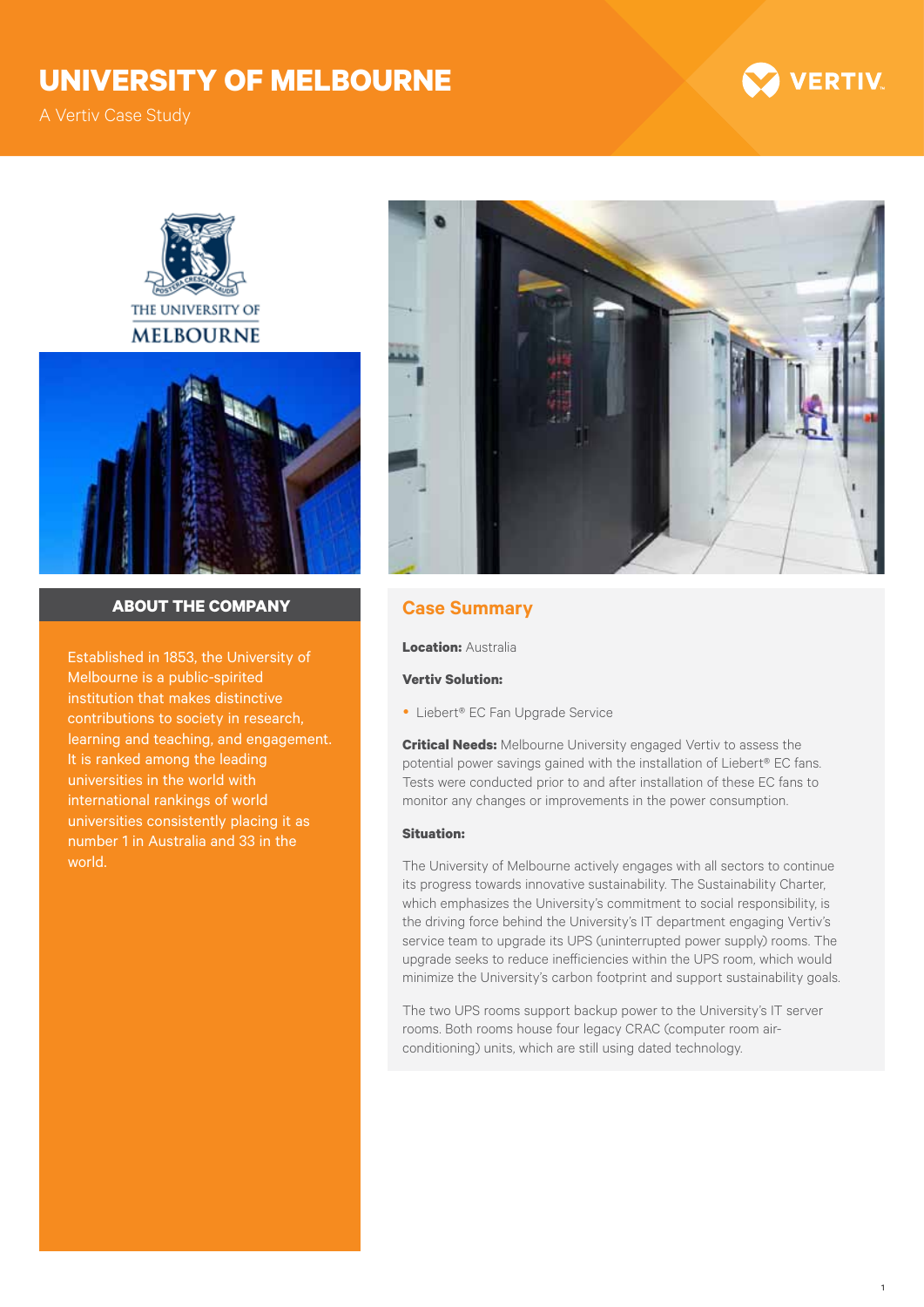# **University of Melbourne**

A Vertiv Case Study

# **The Solution**

After its assessment, Vertiv's service team installed EC Fans to the University's CRAC units. "EC" or Electronically Commutated fans have Permanent Magnet Motors (PMM), which are more efficient than AC motors as they use permanent magnets rather than induce a secondary magnetic field in the rotor. This energy-saving solution delivers airflow that is managed through the Liebert® iCOM Controls™ for optimal operating conditions. The ability to control fan speed decreases input power, resulting in efficiency gains.

The EC fans also use up to 70 percent less energy compared to traditional AC fans. This means not only better use of primary energy, but also a reduction in lost heat and a lower heat load on the whole system.

In addition to energy savings provided through reduced fan speed, EC plug fans are also more efficient than centrifugal blowers when operating at 100 percent fan speed. This is due to the difference in wheel design, and because direct drive systems eliminate belt losses.

# **The Outcome**

The University conducted an assessment before and after the EC fan upgrades. The test was conducted in August and September 2015, over a period of seven days. Line recorders were set up to simultaneously monitor both the CRAC Power Consumption and the UPS input power consumption.

Mike Jerrard, Operations Lead at the University of Melbourne's IT Department, said: *"Initial results from the monitoring period show a reduction of input power of the entire CRAC unit by approximately 165 kWh, or 16%. We expect this to translate to a monetary savings of about \$40 a week, \$2,000 per annum. Based on the measurements, the total savings across the four units will be around 34,400 kWh a year."*





In addition, UPS power consumption was also measured, showing that the cooling load did not change. This meant the EC fan upgrades enabled the CRAC units to deliver the same cooling performance to the IT infrastructure, but with reduced input power consumption, and related cost savings.

Ross Hammond, Director, Service and Project Management, Vertiv ANZ, says, *"The Vertiv service team understood how important sustainability is to the University of Melbourne, as they saw how each department proudly displayed its power savings throughout the campus. Our team was keen to be a part of this high profile program at the University and we're keen to demonstrate real savings like the \$2,000 annual savings on the University's electricity bill."*

Upgrading mid-aged equipment to a more energy efficient unit is a viable alternative in producing measurable electricity cost savings. Moreover, it also offers incidental cost savings such as belt replacement, service calls, maintenance costs, and server room upgrades, which make this solution very attractive.



*EC Fan supplied by EBM-ebm-papst Original belt driven fan and motor Upgraded computer room air conditioning unit PEX 245FA*